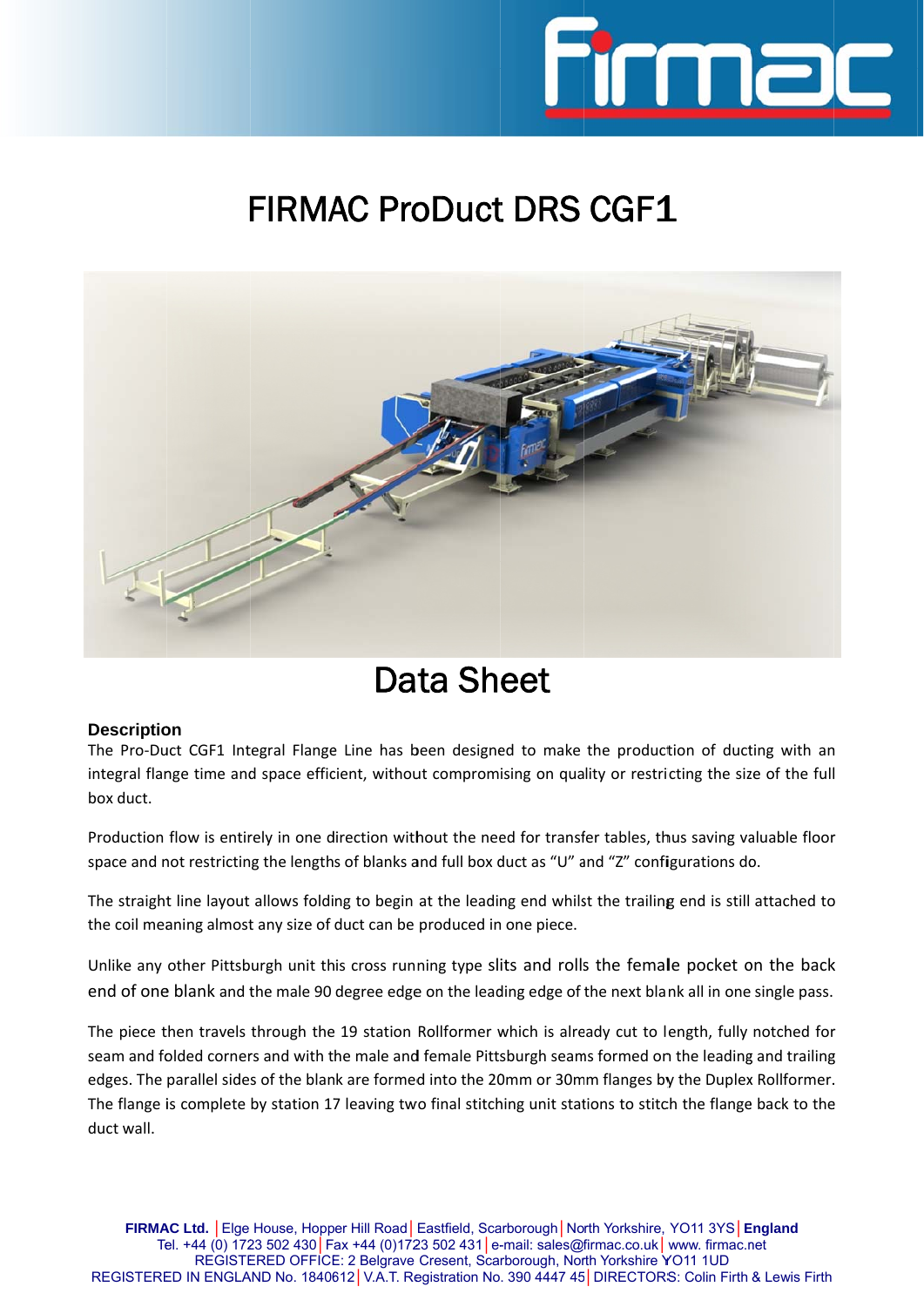| Duct<br>Products:                              |                       | Closed box<br>U-Shape with lid<br>U-Shape<br>L-Shape<br>Flat sheet with flange                 |
|------------------------------------------------|-----------------------|------------------------------------------------------------------------------------------------|
| Coilholder on tracks:                          |                       | $Six (6)$ in a line<br>or<br>Three $(3)$ over three $(3)$                                      |
| Coil weight                                    |                       | Max. 5.000kg                                                                                   |
| Coil width                                     |                       | 1.500 standard $-$ (2.000mm<br>option)                                                         |
| Coil Inside diameter                           |                       | 508mm standard - (610mm<br>option)                                                             |
| Gauges/Material                                | Galvanized/mild steel | $0.60 - 1.2$ mm                                                                                |
| No. of levelling rolls                         | 2 over 2              | 4                                                                                              |
| Pleating                                       |                       | Z-Pleating (standard)<br>Parallel pleating (option)<br>Beading (option)                        |
| Closing seam                                   |                       | Pittsburgh<br>(and/or Snaplock)                                                                |
| Min. size duct                                 | Min. 500 mm all sides | 65 is the shortest duct side from<br>a 500mm blank or 150 x<br>150mm as minimum square<br>duct |
| Max. closed box                                | For safety reasons    | 2.000 x 2.000mm                                                                                |
| Measurements/Shape Flange<br><b>Allowances</b> |                       | 20mm - approx. 55mm per side<br>30mm - approx. 80mm per side                                   |

**FIRMA** Te REGISTERE **AC Ltd.** │Elge el. +44 (0) 172 REGISTE ED IN ENGLA House, Hopp 23 502 430│F ERED OFFICE AND No. 18406 per Hill Road│ ax +44 (0)172 E: 2 Belgrave 612│V.A.T. Re Eastfield, Sca 23 502 431│e-Cresent, Sca egistration No arborough│No -mail: sales@ rborough, Nor . 390 4447 45 rth Yorkshire, firmac.co.uk│ rth Yorkshire Y 5│DIRECTORS YO11 3YS│**E** www. firmac.n YO11 1UD RS: Colin Firth **England** net & Lewis Firth